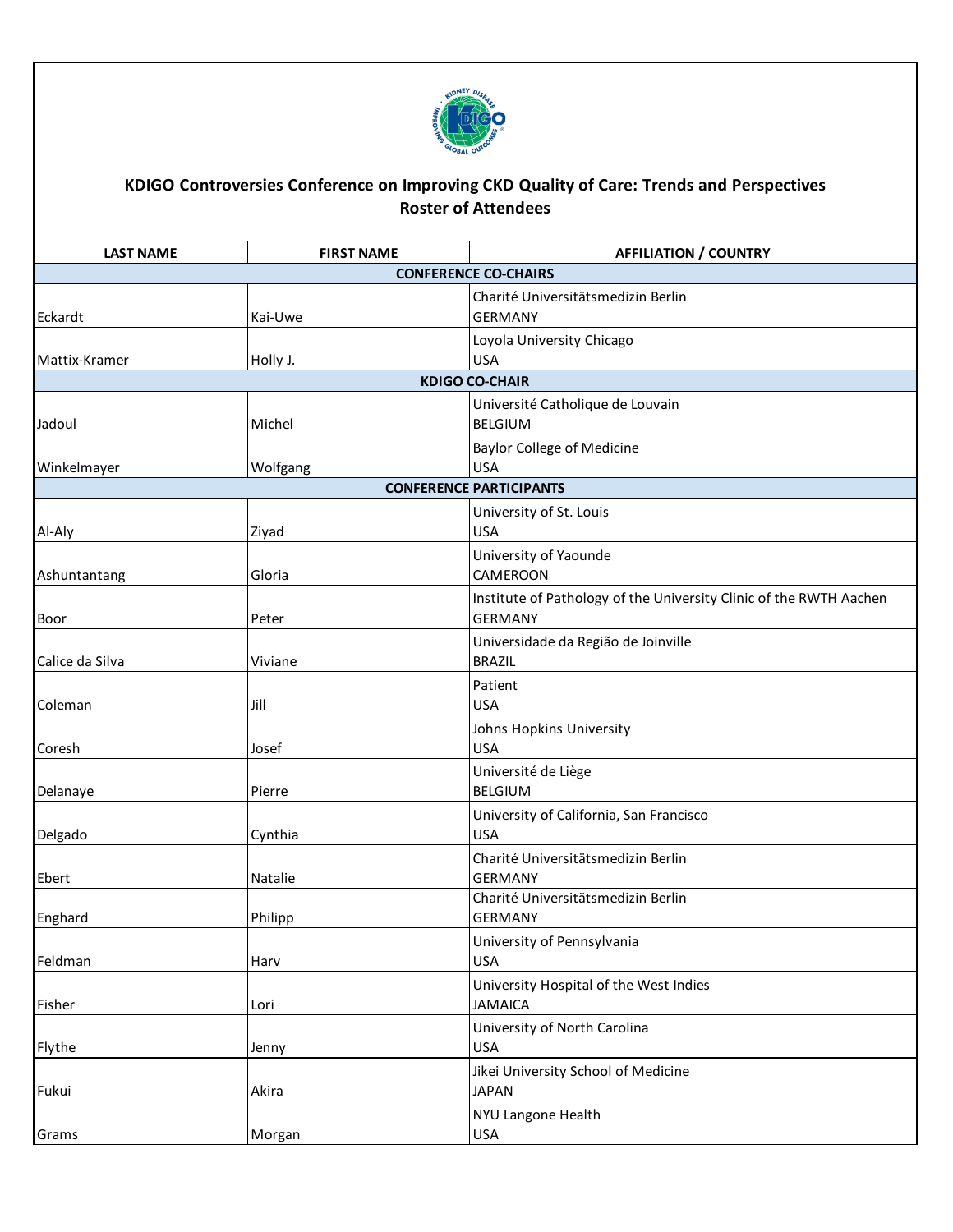|                   |         | University of California, San Diego                          |
|-------------------|---------|--------------------------------------------------------------|
| lx                | Joe     | <b>USA</b><br>University of Sydney                           |
| Jardine           | Meg     | <b>AUSTRALIA</b>                                             |
|                   |         | University of Michigan                                       |
| Ju                | Wenjun  | <b>USA</b>                                                   |
|                   |         | Patient                                                      |
| Jurish            | Robert  | <b>USA</b>                                                   |
| Kalyesubula       | Robert  | Makerere University<br><b>UGANDA</b>                         |
|                   |         | Kawasaki Medical School                                      |
| Kashihara         | Naoki   | <b>JAPAN</b>                                                 |
|                   |         | University Medical Center Groningen                          |
| Lambers-Heerspink | Hiddo   | NETHERLANDS                                                  |
|                   |         | <b>Tufts Medical Center</b>                                  |
| Levey             | Andy    | <b>USA</b>                                                   |
| Levin             | Adeera  | University of British Columbia<br>CANADA                     |
|                   |         | World Health Organization                                    |
| Luckyx            | Valerie | SWITZERLAND                                                  |
|                   |         | <b>Warsaw Medical University</b>                             |
| Malyszko          | Jolanta | <b>POLAND</b>                                                |
|                   |         | University of Melbourne                                      |
| Manski-Nankervis  | Jo-Anne | <b>AUSTRALIA</b>                                             |
|                   |         | <b>Baylor College of Medicine</b>                            |
| Navaneethan       | Sankar  | <b>USA</b>                                                   |
| Obrador           | Greg    | Universidad Panamericana School of Medicine<br><b>MEXICO</b> |
|                   |         | Fundacion Jimenez Diaz                                       |
| Ortiz             | Alberto | SPAIN                                                        |
|                   |         | Cosmed                                                       |
| Ortiz             | John    | <b>USA</b>                                                   |
|                   |         | Pontificia Universidade Católica do Paraná / Arbor Research  |
| Pecoits-Filho     | Roberto | BRAZIL / USA                                                 |
|                   |         | University of Illinois                                       |
| Ricardo           | Ana     | <b>USA</b>                                                   |
| Santos            | Bento   | Hospital Israelita Albert Einstein<br><b>BRAZIL</b>          |
|                   |         | <b>Tufts Medical Center</b>                                  |
| Sarnak            | Mark    | <b>USA</b>                                                   |
|                   |         | Charité Universitätsmedizin Berlin                           |
| Schäffner         | Elke    | <b>GERMANY</b>                                               |
|                   |         | University of Nottingham                                     |
| Selby             | Nick    | UNITED KINGDOM                                               |
|                   |         | Patient                                                      |
| Simpson           | David   | <b>USA</b>                                                   |
| Solá              | Laura   | Universidad de la República de Uruguay<br><b>URUGUAY</b>     |
|                   |         | University of Minnesota                                      |
| St. Peter         | Wendy   | USA                                                          |
|                   |         |                                                              |